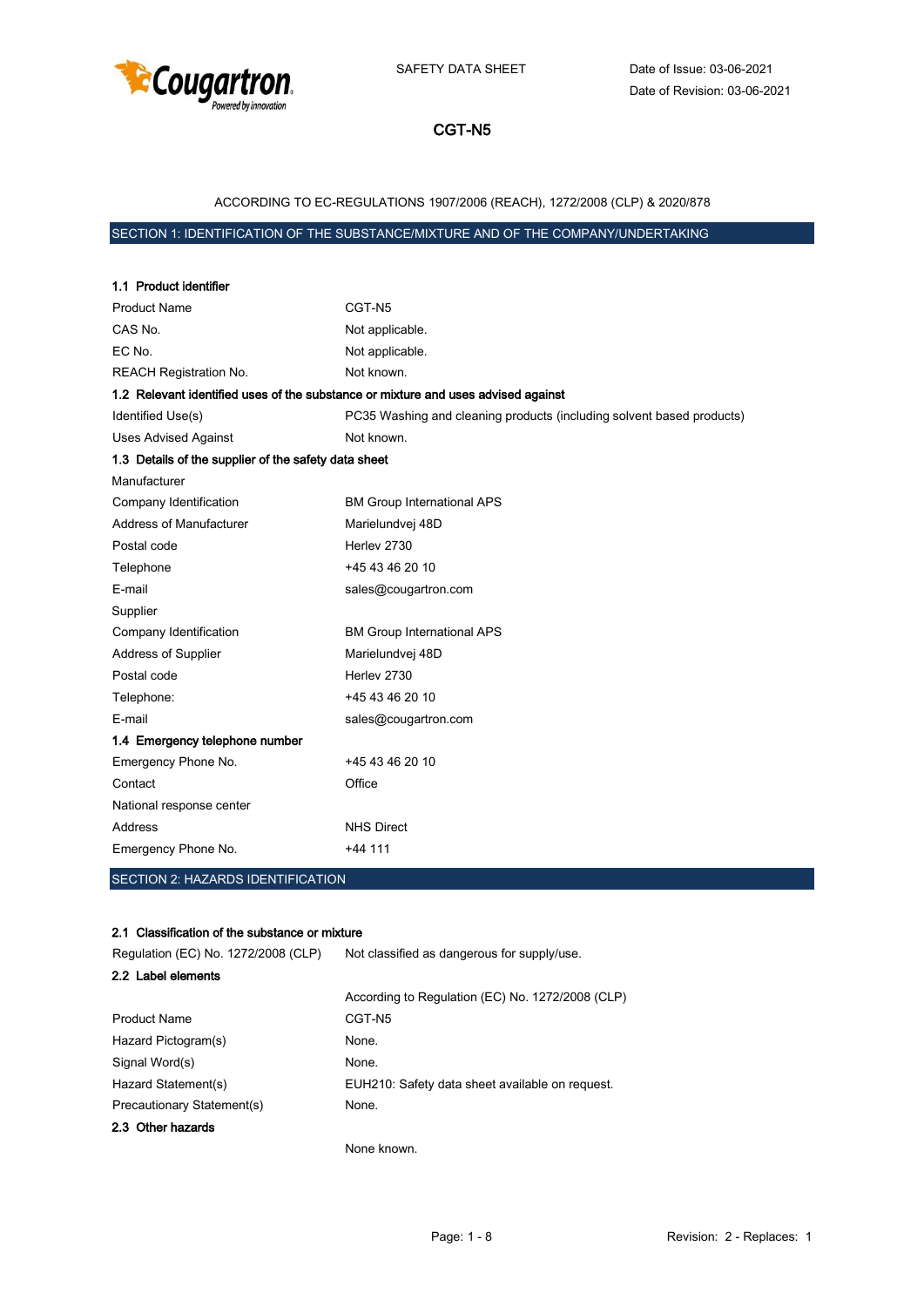

### 2.4 Additional Information

For full text of H/P Statements see section 16.

## SECTION 3: COMPOSITION/INFORMATION ON INGREDIENTS

#### 3.1 Substances

Not applicable.

#### 3.2 Mixtures

| <b>HAZARDOUS</b>   | CAS No.   | EC No. / REACH         | %W/W                | Hazard Statement(s)  | Hazard       |
|--------------------|-----------|------------------------|---------------------|----------------------|--------------|
| INGREDIENT(S)      |           | Registration No.       |                     |                      | Pictogram(s) |
| 2-butoxyethanol    | 111-76-2  | 203-905-0              | $\geq 5 - 5.10 \%$  | Acute Tox. 4 H302    | GHS07        |
|                    |           | 01-2119475108-36-XXXXI |                     | Skin Irrit. 2 H315   |              |
|                    |           | Eye Irrit. 2 H319      |                     |                      |              |
|                    |           |                        |                     | Acute Tox. 4 H332    |              |
| Ethanol            | 64-17-5   | 200-578-6              | $\geq 5 - 5.10 \%$  | Flam. Lig. 2 H225    | GHS02        |
|                    |           | 01-2119457610-43-XXXX  |                     | Eye Irrit. 2 H319    | GHS07        |
| ammonia, anhydrous | 7664-41-7 | 231-635-3              | $\geq 0.1 - 5.2 \%$ | Flam. Gas 2 H221     | GHS04        |
|                    |           |                        |                     | Press. Gas H280      | GHS06        |
|                    |           |                        |                     | Skin Corr. 1B H314   | GHS05        |
|                    |           |                        |                     | Acute Tox. 3 H331    | GHS09        |
|                    |           |                        |                     | Aquatic Acute 1 H400 |              |

| HAZARDOUS INGREDIENT(S) | CAS No.   | Specific Concentration Limit     | M-factor | <b>ATE</b>                    |
|-------------------------|-----------|----------------------------------|----------|-------------------------------|
| 2-butoxyethanol         | 111-76-2  |                                  |          | Acute Tox. 4 (H302): 1200.000 |
|                         |           |                                  |          | (15th ATP)                    |
|                         |           |                                  |          | Acute Tox. 4 (H332): 11.000   |
| Ethanol                 | 64-17-5   | Eye Irrit. $2 C>=50.00 < 100.00$ |          |                               |
| ammonia, anhydrous      | 7664-41-7 |                                  |          | Acute Tox. 3 (H331): 3.000    |

Contains no non-classified vPvB substances or substances with a Union workplace exposure limit.

For full text of H/P Statements see section 16.

## SECTION 4: FIRST AID MEASURES

#### 4.1 Description of first aid measures

| Inhalation                                                                     | If breathing is difficult, remove victim to fresh air and keep at rest in a position |  |  |
|--------------------------------------------------------------------------------|--------------------------------------------------------------------------------------|--|--|
|                                                                                | comfortable for breathing.                                                           |  |  |
| <b>Skin Contact</b>                                                            | Wash skin with soap and water. Replace missing skin fat after the hand washing by    |  |  |
|                                                                                | using fatty ointment.                                                                |  |  |
| Eye Contact                                                                    | Flush eyes with water for at least 15 minutes. If symptoms persist, obtain medical   |  |  |
|                                                                                | attention.                                                                           |  |  |
| Ingestion                                                                      | Rinse mouth. Seek medical attention if ill effects occur.                            |  |  |
| 4.2 Most important symptoms and effects, both acute and delayed                |                                                                                      |  |  |
|                                                                                | None anticipated.                                                                    |  |  |
| 4.3 Indication of any immediate medical attention and special treatment needed |                                                                                      |  |  |

Unlikely to be required but if necessary treat symptomatically.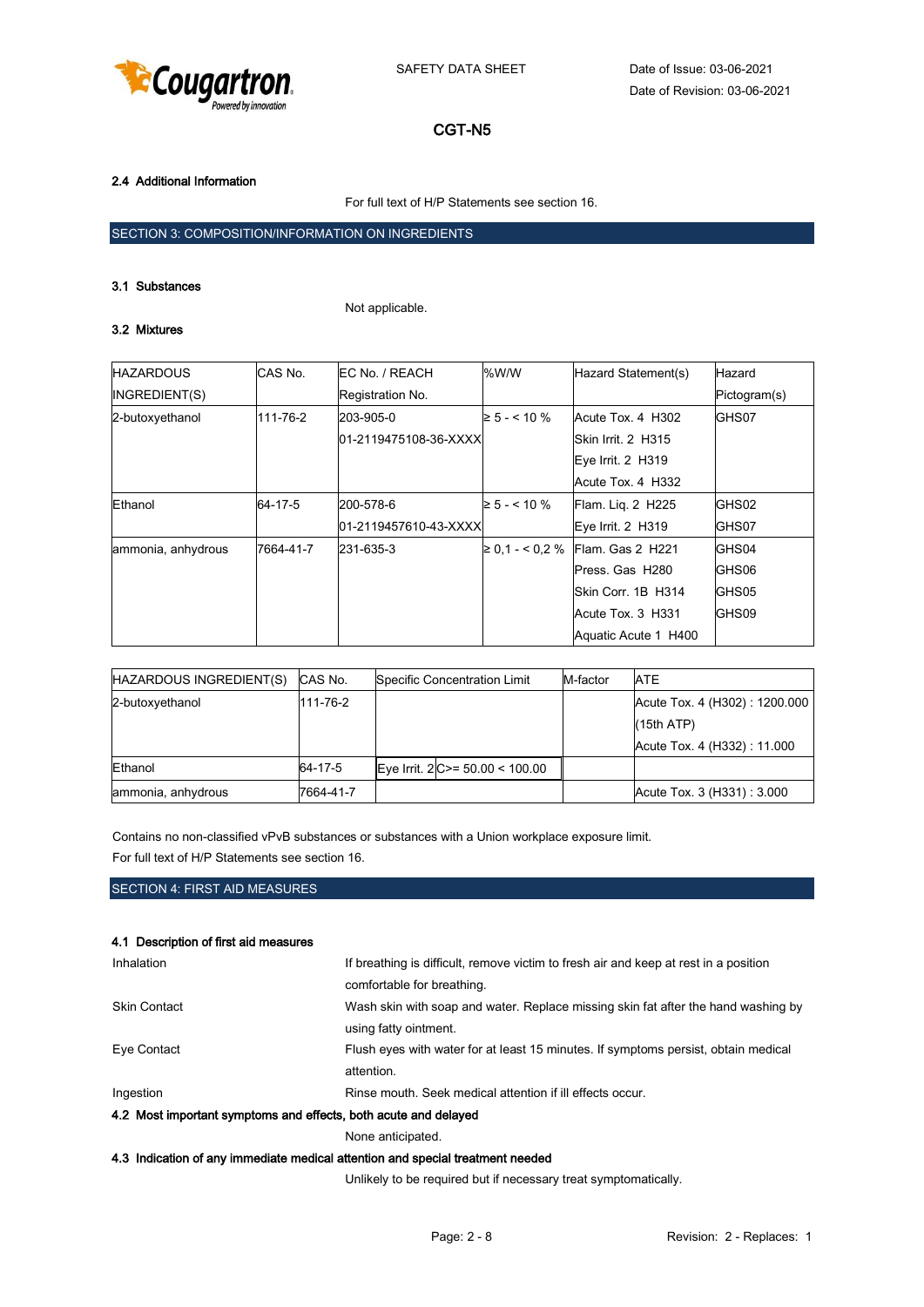

| SECTION 5: FIREFIGHTING MEASURES |  |
|----------------------------------|--|
|                                  |  |

| 5.1 Extinguishing media                                   |                                                                                |
|-----------------------------------------------------------|--------------------------------------------------------------------------------|
| Suitable Extinguishing media                              | Use polar resistant foam, CO2 or dry powder to extinguish.                     |
| Unsuitable extinguishing media                            | Do not use water jet.                                                          |
| 5.2 Special hazards arising from the substance or mixture |                                                                                |
|                                                           | Decomposes in a fire giving off toxic fumes: Nitrogen oxides, Carbon monoxide, |
|                                                           | Carbon dioxide.                                                                |
| 5.3 Advice for firefighters                               |                                                                                |
|                                                           | As appropriate for surrounding fire. A self contained breathing apparatus and  |
|                                                           | suitable protective clothing should be worn in fire conditions.                |
| <b>SECTION 6: ACCIDENTAL RELEASE MEASURES</b>             |                                                                                |
|                                                           |                                                                                |

| 6.1 Personal precautions, protective equipment and emergency procedures |                                                                                         |  |  |  |
|-------------------------------------------------------------------------|-----------------------------------------------------------------------------------------|--|--|--|
|                                                                         | Provide adequate ventilation. Wear suitable gloves if prolonged skin contact is likely. |  |  |  |
|                                                                         | Avoid standing or walking on spilled product - loose beads may cause a slipping         |  |  |  |
|                                                                         | hazard.                                                                                 |  |  |  |
| 6.2 Environmental precautions                                           |                                                                                         |  |  |  |
|                                                                         | Do not release large quantities into the surface water or into drains.                  |  |  |  |
| 6.3 Methods and material for containment and cleaning up                |                                                                                         |  |  |  |
|                                                                         | Adsorb spillages onto sand, earth or any suitable adsorbent material.                   |  |  |  |
| 6.4 Reference to other sections                                         |                                                                                         |  |  |  |
|                                                                         | See Also Section 8, 13.                                                                 |  |  |  |

SECTION 7: HANDLING AND STORAGE

# 7.1 Precautions for safe handling

|                                                                  | Keep container tightly closed.  |
|------------------------------------------------------------------|---------------------------------|
| 7.2 Conditions for safe storage, including any incompatibilities |                                 |
| Storage temperature                                              | Ambient. Protect from frost.    |
| Storage life                                                     | Stable under normal conditions. |
| Incompatible materials                                           | None known.                     |
| 7.3 Specific end use(s)                                          |                                 |
|                                                                  |                                 |

Observe technical data sheet / instructions for use.

SECTION 8: EXPOSURE CONTROLS/PERSONAL PROTECTION

## 8.1 Control parameters

8.1.1 Occupational Exposure Limits

| Occupational Exposure Limits |          |           |                                                                                                  |    |     |          |  |  |
|------------------------------|----------|-----------|--------------------------------------------------------------------------------------------------|----|-----|----------|--|--|
| <b>ISUBSTANCE.</b>           | CAS No.  |           | LTEL (8 hr TWA ppm) LTEL (8 hr TWA mg/m <sup>3</sup> ) STEL (ppm) STEL (mg/m <sup>3</sup> ) Note |    |     |          |  |  |
| 2-Butoxyethanol              | 111-76-2 | <b>25</b> | 123                                                                                              | 50 | 246 | Sk, BMGV |  |  |
| Ammonia, anhydrous 7664-41-7 |          | 25        | 18                                                                                               | 35 | 25  |          |  |  |
| Ethanol                      | 64-17-5  | 1000      | 1920                                                                                             |    |     |          |  |  |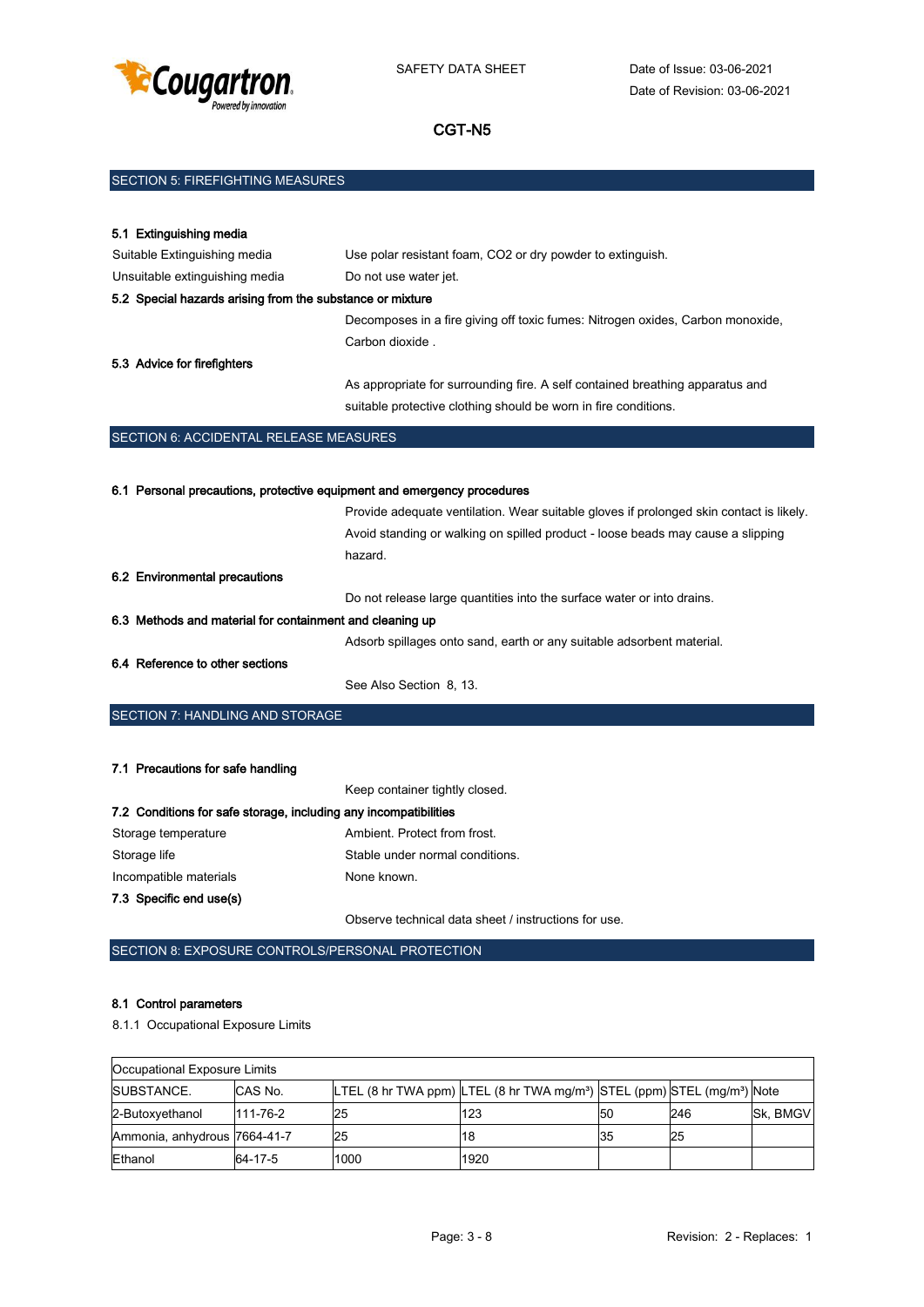

| Region         | Source                                                                                                                                        |
|----------------|-----------------------------------------------------------------------------------------------------------------------------------------------|
| United Kingdom | UK Workplace Exposure Limits EH40/2005 (Fourth edition, published 2020)                                                                       |
|                |                                                                                                                                               |
| Remark         | Notes                                                                                                                                         |
| Sk             | Can be absorbed through the skin. The assigned substances are those for which there are concerns that dermal absorption will lead to systemic |
|                | toxicity.                                                                                                                                     |
| <b>BMGV</b>    | Biological monitoring guidance values are listed in Table 2.                                                                                  |

| <b>Biological Exposure Indices</b> |            |                                |                          |            |                              |          |  |
|------------------------------------|------------|--------------------------------|--------------------------|------------|------------------------------|----------|--|
| Substances                         | <b>CAS</b> | Sampling                       | Tissues <b>I</b> Control |            | <b>Biological monitoring</b> | Comments |  |
|                                    | Number     |                                |                          | parameters | quidance value               |          |  |
| $2 -$                              | l111-76-2  | 240 mmol butoxyacetic acid/mol | Post                     |            |                              |          |  |
| Butoxyethanol                      |            | creatinine in urine            | shift                    |            |                              |          |  |

#### 8.2 Exposure controls

|  | 8.2.1. Appropriate engineering controls | Ensure adequate ventilation. A washing facility/water for eye and skin cleaning   |
|--|-----------------------------------------|-----------------------------------------------------------------------------------|
|  |                                         | purposes should be present.                                                       |
|  | 8.2.2. Personal protection equipment    |                                                                                   |
|  | Eye Protection                          | Wear eye protection with side protection (EN166).                                 |
|  | Skin protection                         | Wear impervious gloves (EN374).                                                   |
|  |                                         | Breakthrough time of the glove material: refer to the information provided by the |
|  |                                         | gloves' producer.                                                                 |
|  |                                         | Recommended: Nitrile rubber; 480min; thickness of coating 0.4mm                   |
|  | Respiratory protection                  | Respiratory protection necessary at/for: Exposure limit values . Gas filtering    |
|  |                                         | respirator (DIN EN 14387) A suitable mask with filter type A may be appropriate.  |
|  | Thermal hazards                         | Not applicable.                                                                   |
|  |                                         |                                                                                   |

8.2.3. Environmental Exposure Controls Do not release large quantities into the surface water or into drains.

## SECTION 9: PHYSICAL AND CHEMICAL PROPERTIES

#### 9.1 Information on basic physical and chemical properties

| Physical state                             | Liquid.        |
|--------------------------------------------|----------------|
| Colour                                     | Clear          |
| Odour                                      | Characteristic |
| Melting point/freezing point               | Not known.     |
| Boiling point or initial boiling point and | $90^{\circ}$ C |
| boiling range                              |                |
| Flammability                               | Not known      |
| Lower and upper explosion limit            | Not known.     |
| Flash Point                                | 47 °C          |
| Auto-ignition temperature                  | Not known.     |
| Decomposition Temperature                  | Not known.     |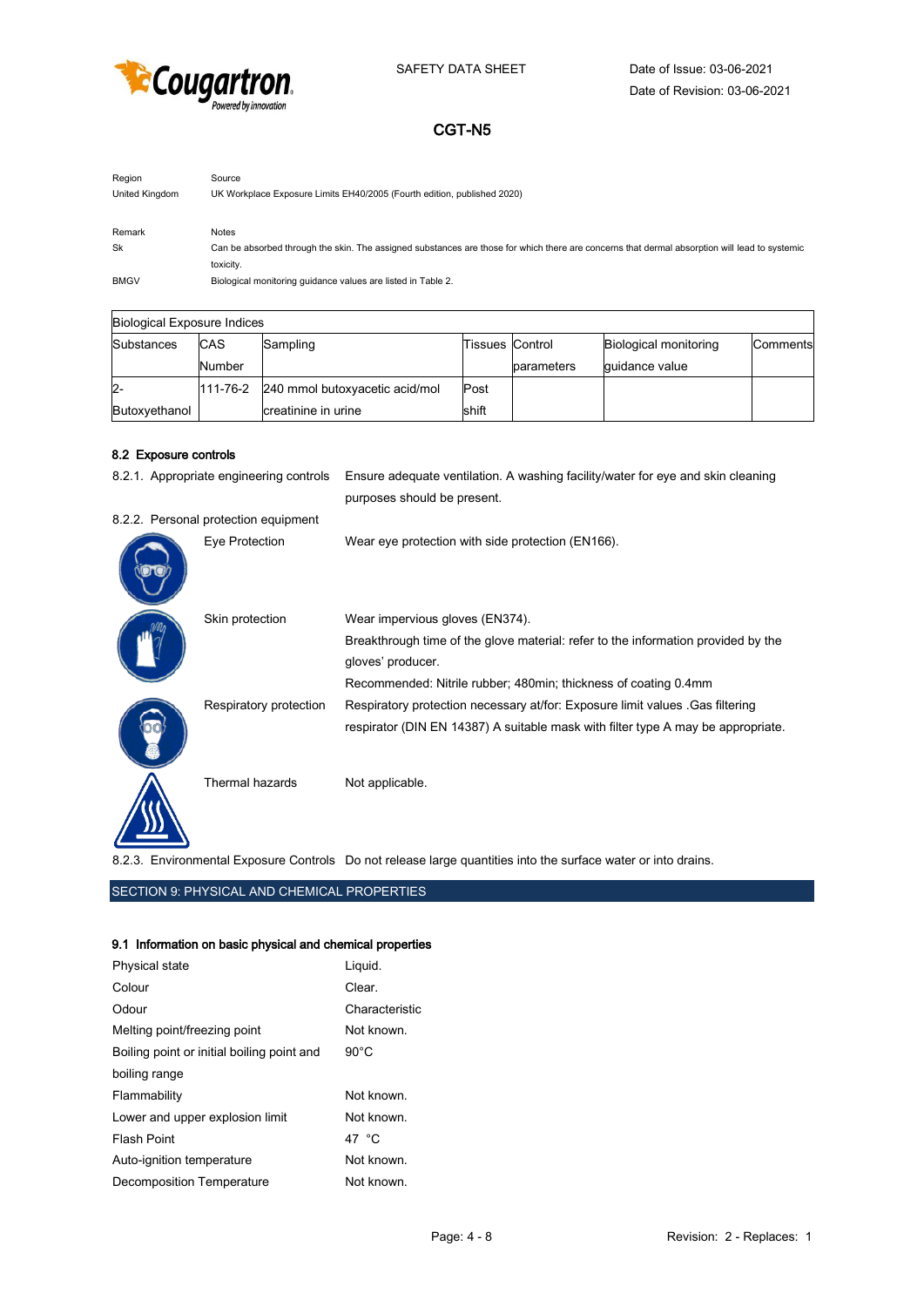

| pH                                         | < 10.8                                              |
|--------------------------------------------|-----------------------------------------------------|
| <b>Kinematic Viscosity</b>                 | Not known.                                          |
| Solubility                                 | Solubility (Water): Completely miscible with water. |
|                                            | Solubility (Other): Not known.                      |
| Partition coefficient n-octanol/water (log | Not known.                                          |
| value)                                     |                                                     |
| Vapour pressure                            | Not known.                                          |
| Density and/or relative density            | Not known.                                          |
| Relative vapour density                    | Not known.                                          |
| Particle characteristics                   | Not applicable.                                     |
| 9.2 Other information                      |                                                     |
|                                            | None.                                               |

# SECTION 10: STABILITY AND REACTIVITY

| 10.1 Reactivity                         |                                                                |
|-----------------------------------------|----------------------------------------------------------------|
|                                         | None anticipated.                                              |
| 10.2 Chemical Stability                 |                                                                |
|                                         | Stable under normal conditions.                                |
| 10.3 Possibility of hazardous reactions |                                                                |
|                                         | No hazardous reactions known if used for its intended purpose. |
| 10.4 Conditions to avoid                |                                                                |
|                                         | Keep away from naked flames, incandescent or hot surfaces.     |
| 10.5 Incompatible materials             |                                                                |
|                                         | Not known.                                                     |
| 10.6 Hazardous decomposition products   |                                                                |
|                                         | No hazardous decomposition products known.                     |

### SECTION 11: TOXICOLOGICAL INFORMATION

## 11.1 Information on hazard classes as defined in Regulation (EC) No 1272/2008

| Acute toxicity - Ingestion     | Not classified.                                                 |
|--------------------------------|-----------------------------------------------------------------|
|                                | Calculated acute toxicity estimate (ATE) Calc ATE - 24000.00000 |
| Acute toxicity - Skin Contact  | Not classified.                                                 |
| Acute toxicity - Inhalation    | Not classified.                                                 |
|                                | Calculated acute toxicity estimate (ATE) Calc ATE - 204.97000   |
| Skin corrosion/irritation      | Causes mild skin irritation.                                    |
| Serious eye damage/irritation  | Not classified.                                                 |
| Skin sensitization data        | Not classified.                                                 |
| Respiratory sensitization data | Not classified.                                                 |
| Germ cell mutagenicity         | Not classified.                                                 |
| Carcinogenicity                | Not classified.                                                 |
| Reproductive toxicity          | Not classified.                                                 |
| Lactation                      | Not classified.                                                 |
| STOT - single exposure         | Not classified.                                                 |
| STOT - repeated exposure       | Not classified.                                                 |
| Aspiration hazard              | Not classified.                                                 |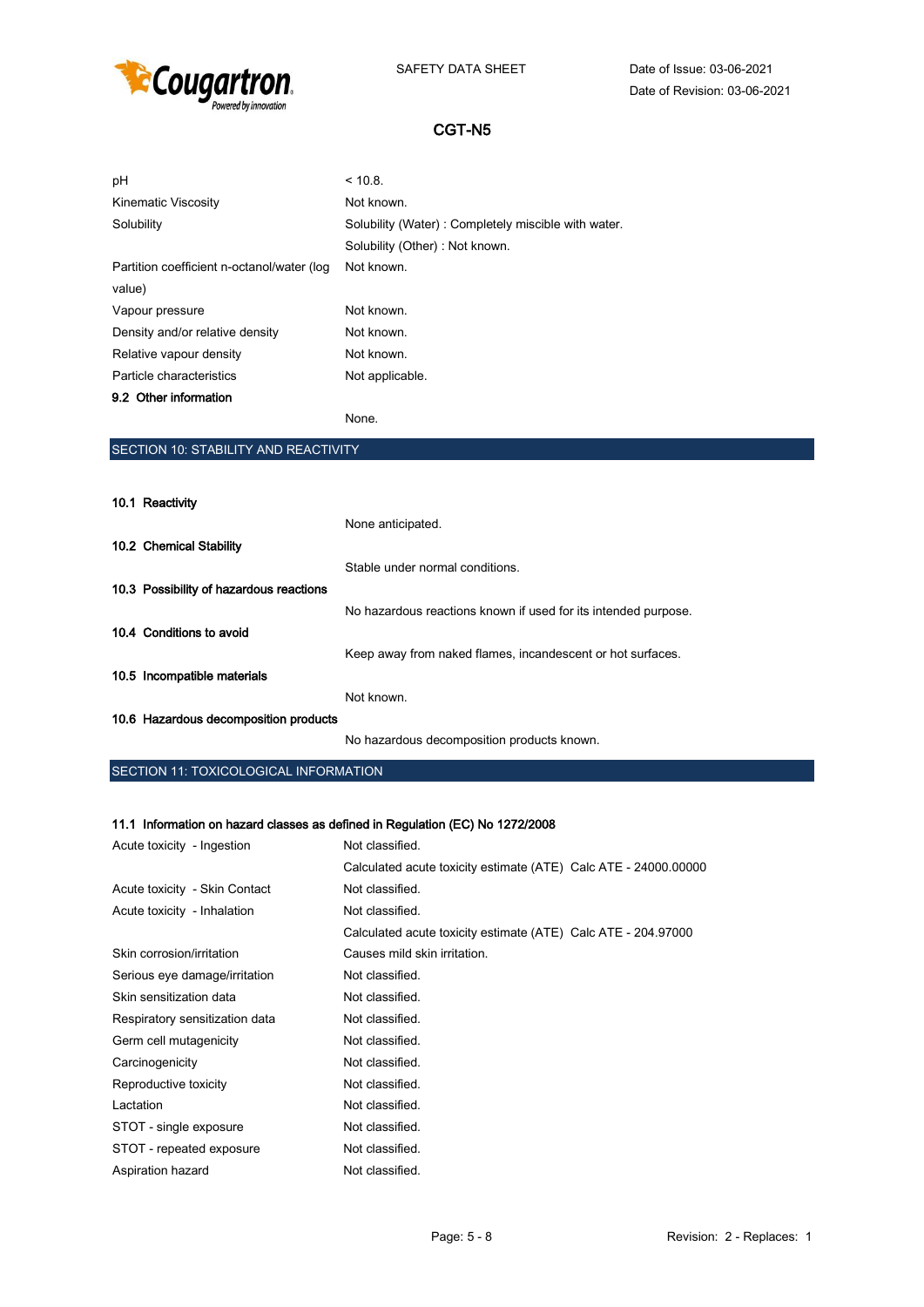

### 11.2 Information on other hazards

Not known.

# SECTION 12: ECOLOGICAL INFORMATION

| 12.1 Toxicity                              |                                                                             |
|--------------------------------------------|-----------------------------------------------------------------------------|
| Toxicity - Aquatic invertebrates           | Low toxicity to invertebrates.                                              |
| Toxicity - Fish                            | Low toxicity to fish.                                                       |
| Toxicity - Algae                           | Low toxicity to algae.                                                      |
| Toxicity - Sediment Compartment            | Not classified.                                                             |
| Toxicity - Terrestrial Compartment         | Not classified.                                                             |
| 12.2 Persistence and degradability         |                                                                             |
|                                            | The product is readily biodegradable.                                       |
| 12.3 Bioaccumulative potential             |                                                                             |
|                                            | The product has low potential for bioaccumulation.                          |
| 12.4 Mobility in soil                      |                                                                             |
|                                            | Soluble in water. The product is predicted to have high mobility in soil.   |
| 12.5 Results of PBT and vPvB assessment    |                                                                             |
|                                            | Not classified as PBT or vPvB.                                              |
| 12.6 Endocrine disrupting properties       |                                                                             |
|                                            | None known.                                                                 |
| 12.7 Other adverse effects                 |                                                                             |
|                                            | Not known.                                                                  |
| <b>SECTION 13: DISPOSAL CONSIDERATIONS</b> |                                                                             |
|                                            |                                                                             |
| 13.1 Waste treatment methods               |                                                                             |
|                                            | Dispose at suitable refuse site.                                            |
| 13.2 Additional Information                |                                                                             |
|                                            | Disposal should be in accordance with local, state or national legislation. |
|                                            |                                                                             |
| SECTION 14: TRANSPORT INFORMATION          |                                                                             |
| Not classified as hazardous for transport. |                                                                             |
|                                            |                                                                             |
| 14.1 UN number or ID number                |                                                                             |
|                                            | Not applicable                                                              |
| 14.2 UN proper shipping name               |                                                                             |
|                                            | Not applicable                                                              |
| 14.3 Transport hazard class(es)            |                                                                             |
|                                            | Not applicable                                                              |
| 14.4 Packing group                         |                                                                             |
|                                            | Not applicable                                                              |
| 14.5 Environmental hazards                 |                                                                             |
|                                            | Not classified as a Marine Pollutant.                                       |
| 14.6 Special precautions for user          |                                                                             |
|                                            |                                                                             |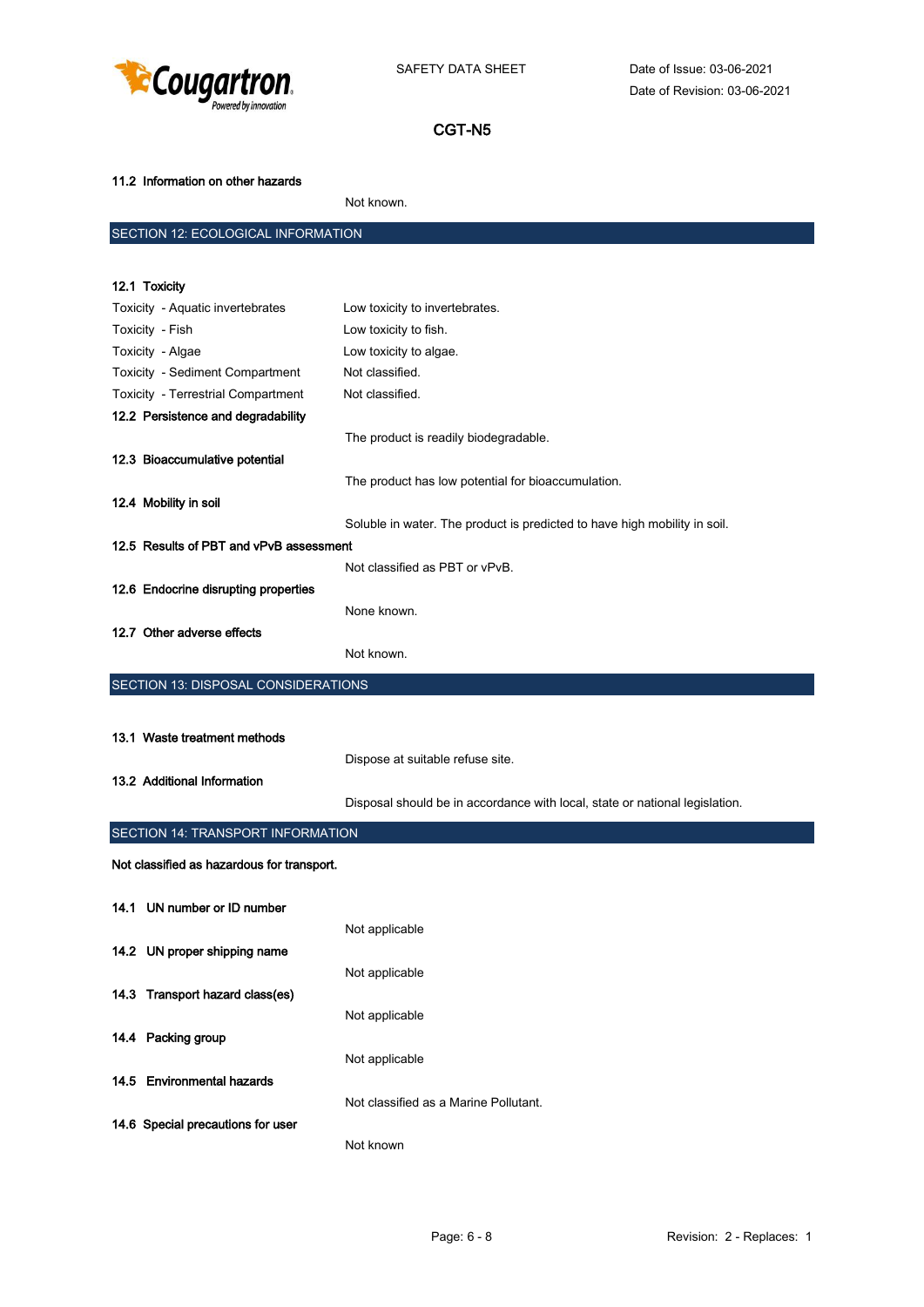

### 14.7 Maritime transport in bulk according to IMO instruments

Not known

## SECTION 15: REGULATORY INFORMATION

#### 15.1 Safety, health and environmental regulations/legislation specific for the substance or mixture

| European Regulations - Authorisations and/or Restrictions On Use |                                                                               |
|------------------------------------------------------------------|-------------------------------------------------------------------------------|
| Candidate List of Substances of Very                             | Not listed                                                                    |
| High Concern for Authorisation                                   |                                                                               |
| REACH: ANNEX XIV list of substances                              | Not listed                                                                    |
| subject to authorisation                                         |                                                                               |
| REACH: Annex XVII Restrictions on the                            | 2-butoxyethanol (111-76-2), ammonia, anhydrous (7664-41-7), Ethanol (64-17-5) |
| manufacture, placing on the market and                           |                                                                               |
| use of certain dangerous substances,                             |                                                                               |
| mixtures and articles                                            |                                                                               |
| Community Rolling Action Plan (CoRAP)                            | Not listed                                                                    |
| Regulation (EU) N° 2019/1021 of the                              | Not listed                                                                    |
| European Parliament and of the Council                           |                                                                               |
| on persistent organic pollutants                                 |                                                                               |
| Regulation (EC) N° 1005/2009 on                                  | Not listed                                                                    |
| substances that deplete the ozone layer                          |                                                                               |
| Regulation (EU) N° 649/2012 of the                               | Not listed                                                                    |
| European Parliament and of the Council                           |                                                                               |
| concerning the export and import of                              |                                                                               |
| hazardous chemicals                                              |                                                                               |
| <b>National regulations</b>                                      |                                                                               |
| Other                                                            | Not known.                                                                    |
| 15.2 Chemical Safety Assessment                                  |                                                                               |
|                                                                  | A REACH chemical safety assessment has not been carried out.                  |

#### SECTION 16: OTHER INFORMATION

The following sections contain revisions or new statements: 1-16

#### LEGEND

| Hazard Pictogram(s)   | GHS02: GHS: Flame                                     |
|-----------------------|-------------------------------------------------------|
|                       | GHS04: GHS: Gas cylinder                              |
|                       | GHS05: GHS: Corrosion                                 |
|                       | GHS06: GHS: Skull and crossbones                      |
|                       | GHS07: GHS: Exclamation mark                          |
|                       | GHS09: GHS: Environment                               |
| Hazard classification | Flam. Gas 2: Flammable gas, Category 2                |
|                       | Flam. Lig. 2: Flammable liquid, Category 2            |
|                       | Press. Gas: Gases under pressure                      |
|                       | Acute Tox. 4 : Acute toxicity, Category 4             |
|                       | Skin Corr. 1B: Skin corrosion/irritation, Category 1B |
|                       |                                                       |